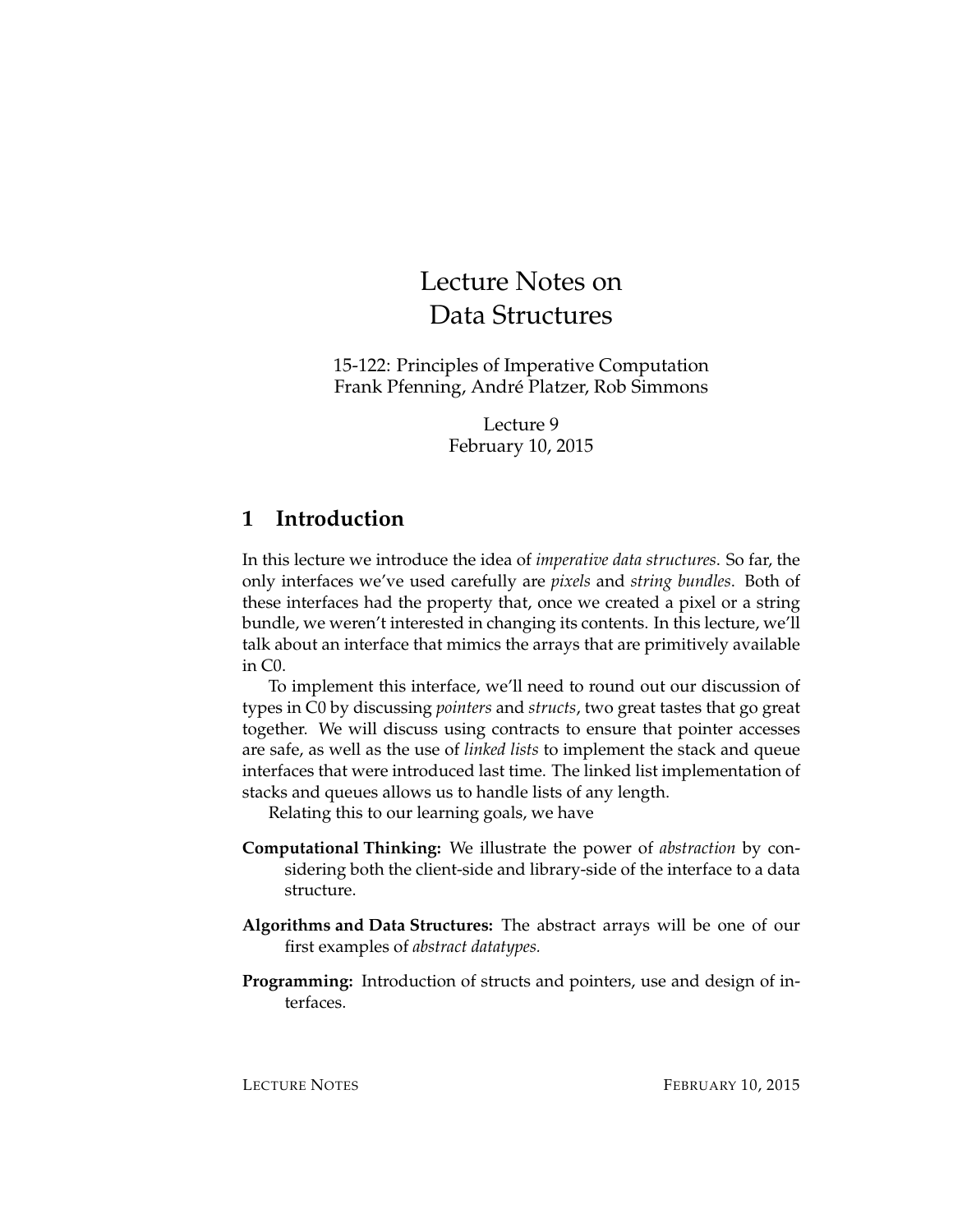## **2 Structs**

So far in this course, we've worked with five different C0 types – int, bool, char, string, and arrays  $t[]$  (there is a array type  $t[]$  for every type  $t$ ). The character, string, Boolean, and integer values that we manipulate, store locally, and pass to functions are just the values themselves; the picture we work with looks like this:



When we consider arrays, the things we store in assignable variables or pass to functions are *addresses*, references to the place where the data stored in the array can be accessed. An array allows us to store and access some number of values of the same type (which we reference as A[0], A[1], and so on.

The next data structure we will consider is the *struct*. A *struct* can be used to aggregate together different types of data, which helps us to create data structures. In contrast, an array is an aggregate of elements of the *same* type.

Structs must be explicitly declared in order to define their "shape". For example, if we think of an image, we want to store an array of pixels alongside the width and height of the image, and a struct allows us to do that:

```
typedef int pixel;
struct img_header {
 pixel[] data;
  int width;
  int height;
};
```
Here data, width, and height are *fields* of the struct. The declaration expresses that every image has an array of *data* as well as a *width* and a height. This description is incomplete, as there are some missing consistency checks – we would expect the length of  $data$  to be equal to the  $width$ times the *height*, for instance, but we can capture such properties in a separate data structure invariant.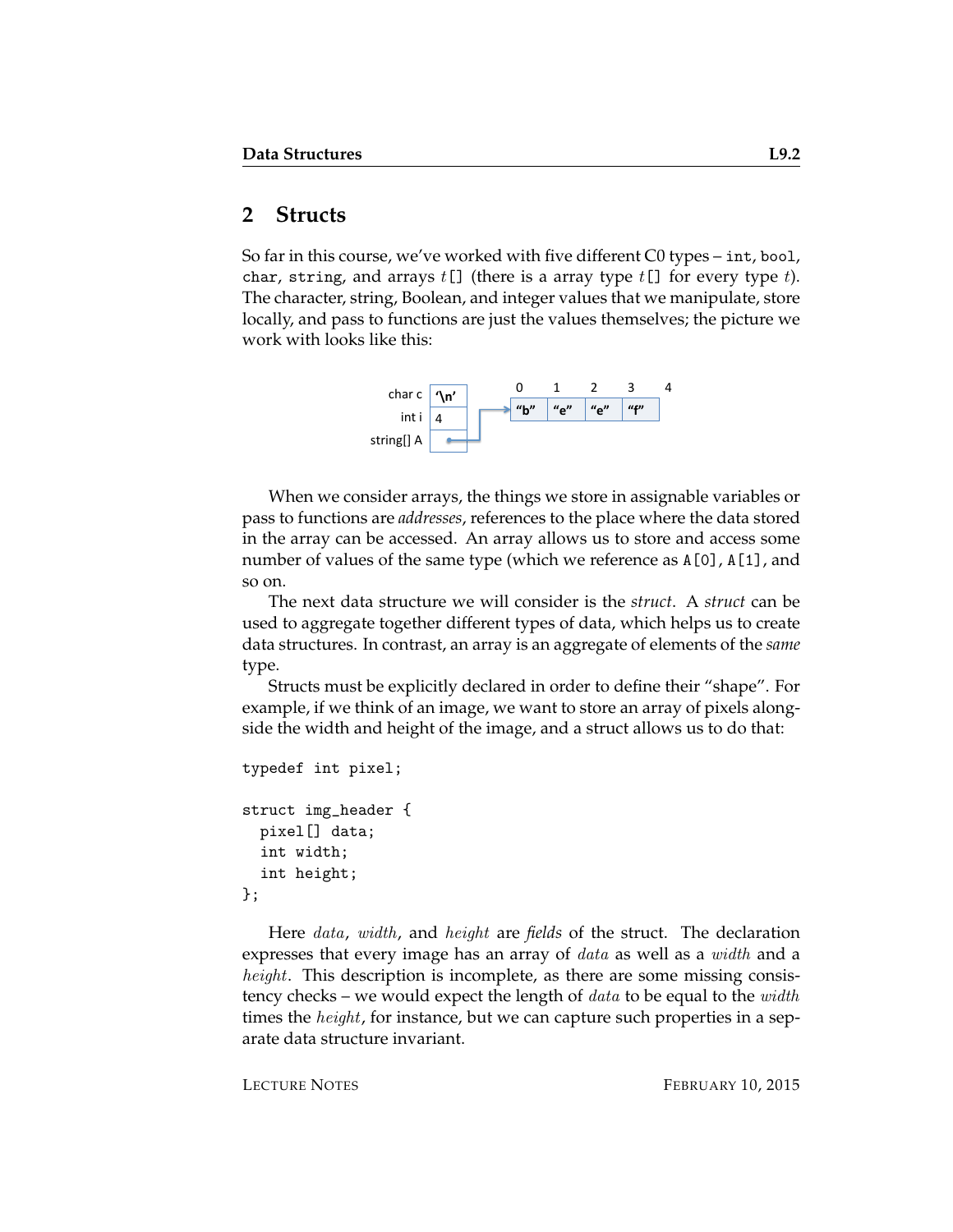All C0 types aside from structs – integers, characters, the address of an array in allocated memory, and so on, are *small*. Depending on the computer, an address is either 64 bits long or 32 bits long, which means that the *small types* take at most 64 bits to represent. Because structs can have multiple components, they can grow too large for the computer to easily copy around, and C0 does not allow us to use structs as locals:

```
% coin structs.c0
C0 interpreter (coin) 0.3.2 'Nickel'
Type '#help' for help or '#quit' to exit.
--> struct img_header IMG;
<stdio>:1.1-1.22:error:type struct img_header not small
[Hint: cannot pass or store structs in variables directly; use
pointers]
```
Therefore, we can only create structs in allocated memory, just like we can only store the contents of arrays in allocated memory. (This is true even if they happen to be small enough to fit into 32 bytes.) Instead of alloc\_array we call alloc which returns a *pointer* to the struct that has been allocated in memory. Let's look at an example in coin.

```
--> struct img_header* IMG = alloc(struct img_header);
IMG is 0xFFAFFF20 (struct img_header*)
```
We can access the fields of a struct, for reading or writing, through the notation p->f where  $p$  is a pointer to a struct, and  $f$  is the name of a field in that struct. Continuing above, let's see what the default values are in the allocated memory.

```
--> IMG->data;
(default empty int[] with 0 elements)
--> IMG->width;
0 (int)
--> IMG->height;
0 (int)
```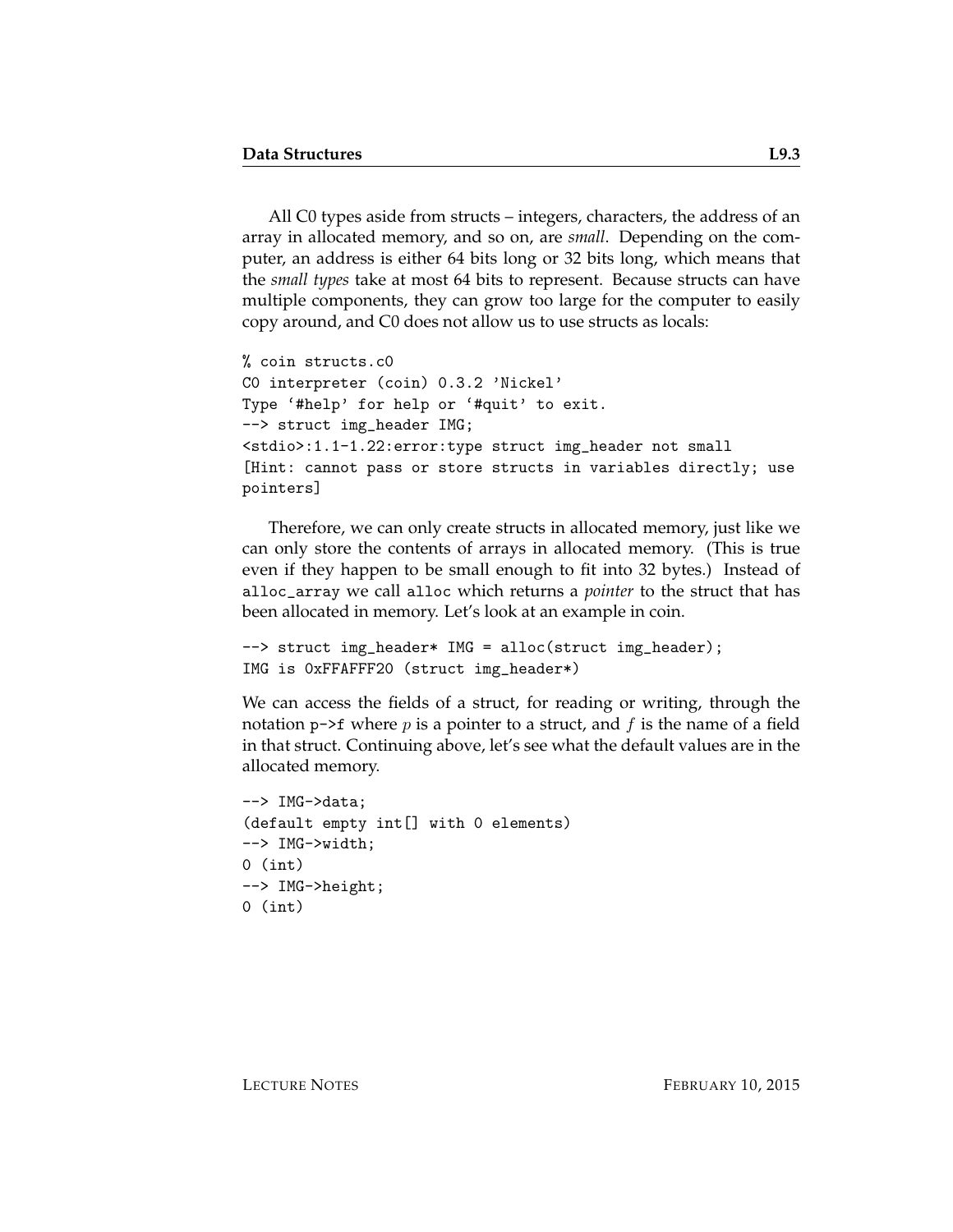We can write to the fields of a struct by using the arrow notation on the left-hand side of an assignment.

```
--> IMG->data = alloc_array(pixel, 2);
IMG->data is 0xFFAFC130 (int[] with 2 elements)
\leftarrow > IMG\leftarrow > width = 1;
IMG->width is 1 (int)
\leftarrow > (*IMG).height = 2;
(*(IMG)).height is 2 (int)
--> IMG->data[0] = 0xFF00FF00;
IMG->data[0] is -16711936 (int)
--> IMG->data[1] = 0xFFFF0000;
IMG->data[1] is -65536 (int)
```
The notation  $(*p)$ . f is a longer form of  $p\rightarrow f$ . First,  $*p$  follows the pointer to arrive at the struct in memory, then .f selects the field f. We will rarely use this dot-notation  $(*p)$ . f in this course, preferring the arrownotation p->f.

An updated picture of memory, taking into account the initialization above, looks like this:

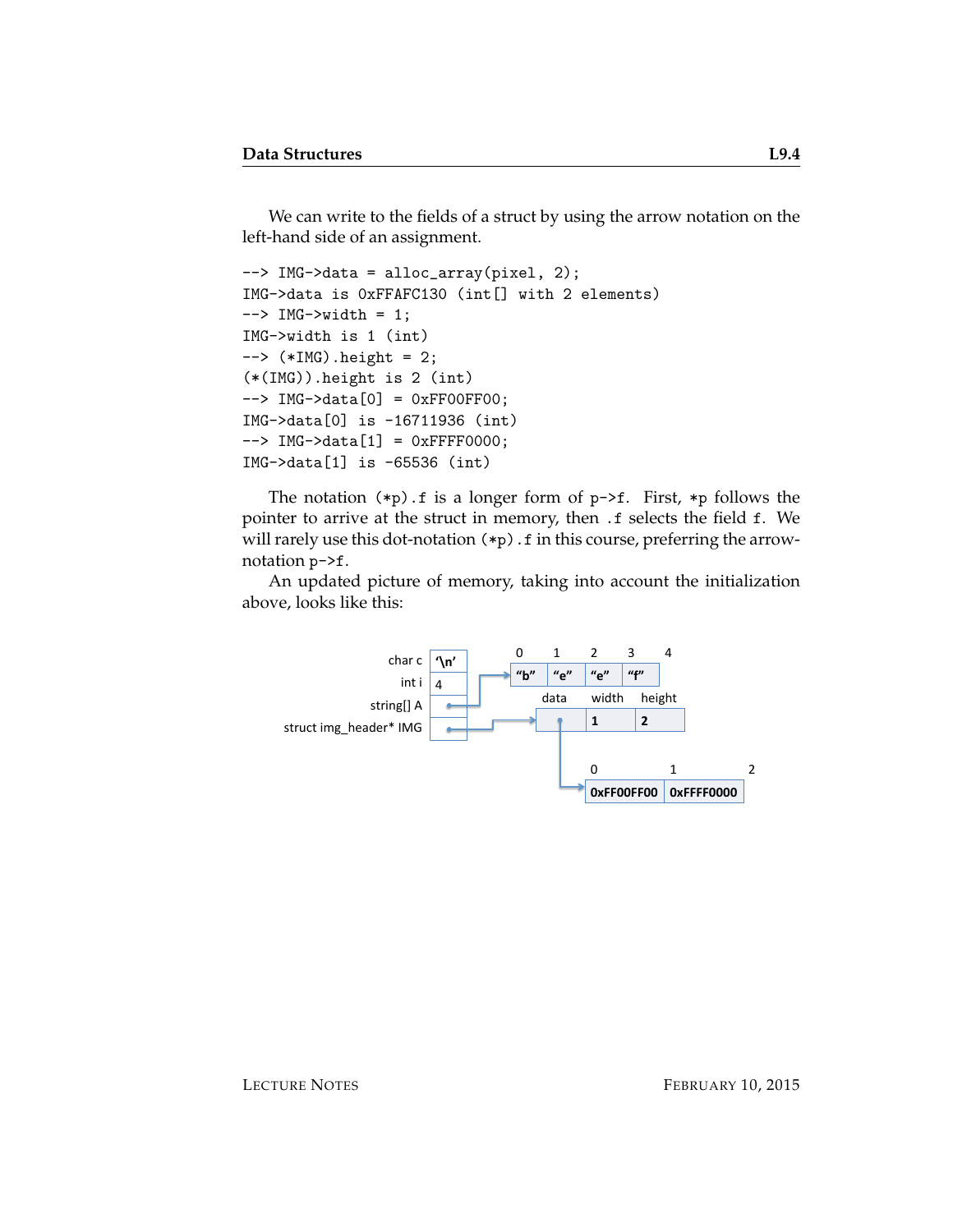## **3 Pointers**

As we have seen in the previous section, a pointer is needed to refer to a struct that has been allocated on the heap. In can also be used more generally to refer to an element of arbitrary type that has been allocated on the heap. For example:

```
\rightarrow int* ptr1 = alloc(int);
ptr1 is 0xFFAFC120 (int*)
\leftarrow *ptr1 = 16;
*(ptr1) is 16 (int)
--> *ptr1;
16 (int)
```
In this case we refer to the value using the notation \*p, either to read (when we use it inside an expression) or to write (if we use it on the left-hand side of an assignment).

So we would be tempted to say that a pointer value is simply an address. But this story, which was correct for arrays, is not quite correct for pointers. There is also a special value NULL. Its main feature is that NULL is not a valid address, so we cannot dereference it to obtain stored data. For example:

```
\leftarrow > int* ptr2 = NULL;
ptr2 is NULL (int*)
--> *ptr2;
Error: null pointer was accessed
Last position: <stdio>:1.1-1.3
```
Graphically, NULL is sometimes represented with the ground symbol, so we can represent our updated setting like this:

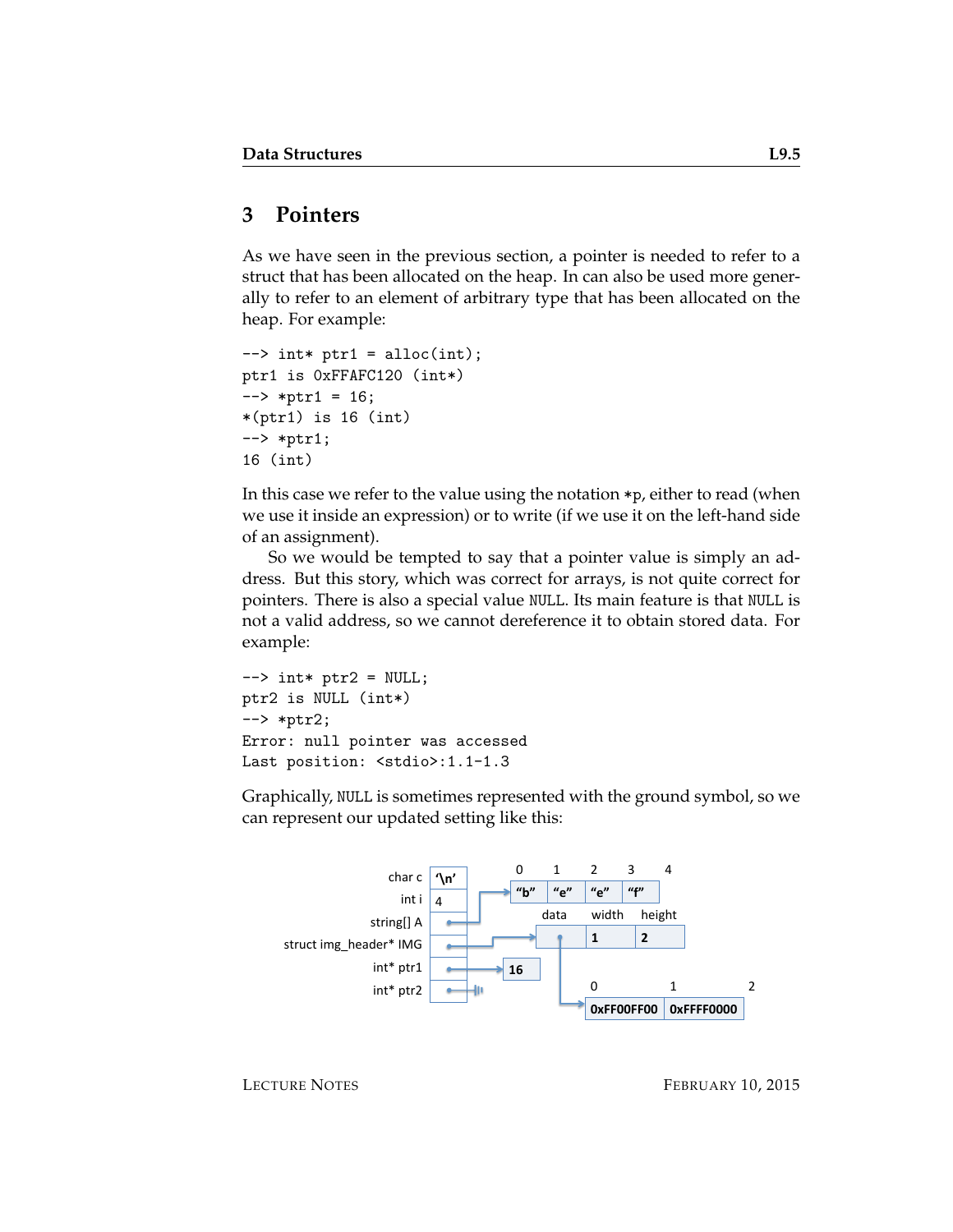To rephrase, we say that a pointer value is an address, of which there are two kinds. A valid address is one that has been allocated explicitly with alloc, while NULL is an invalid address. In C, there are opportunities to create many other invalid addresses, as we will discuss in another lecture.

Attempting to dereference the null pointer is a safety violation in the same class as trying to access an array with an out-of-bounds index. In C0, you will reliably get an error message, but in C the result is undefined and will not necessarily lead to an error. Therefore:

*Whenever you dereference a pointer* p*, either as* \*p *or* p->f*, you must have a reason to know that* p *cannot be* NULL*.*

In many cases this may require function preconditions or loop invariants, just as for array accesses.

#### **4 Creating an interface**

For roughly the next ten lectures – almost until the second midterm – the lectures for this class will focus on building, analyzing, and using different data structures. When we're thinking about implementing data structures, we will almost always use pointers to structs as the core of our implementation.

We've also seen two kinds of interfaces in our programming assignment: the pixels interface in the early programming assignments, and the string bundle interface in the DosLingos programming assignment. For this lecture, we will work through an intellectual exercise: what if C0 did not provide arrays (we'll limit ourselves to arrays of strings) as a primitive type in C0? If we wanted to use something like strings, we'd have to introduce them from scratch as an abstract type, like pixels or string bundles.

For this exercise, we'll build an abstract data type that functions like an array of strings; in fact, we will see our implementation will end up doing a bit more than C0. The primitive operations that C0 provides on string arrays are the ability to create a new array, to get a particular index of an array, and to set a particular index in an array. We could capture these as three functions that act on an abstract type arr:

```
typedef _______ arr_t;
arr_t arr_new(int limit); // alloc_array(string, limit)
string arr\_get(arr_t A, int i); // A[i]
void arr_set(arr_t A, int i, string x); // A[i] = x
```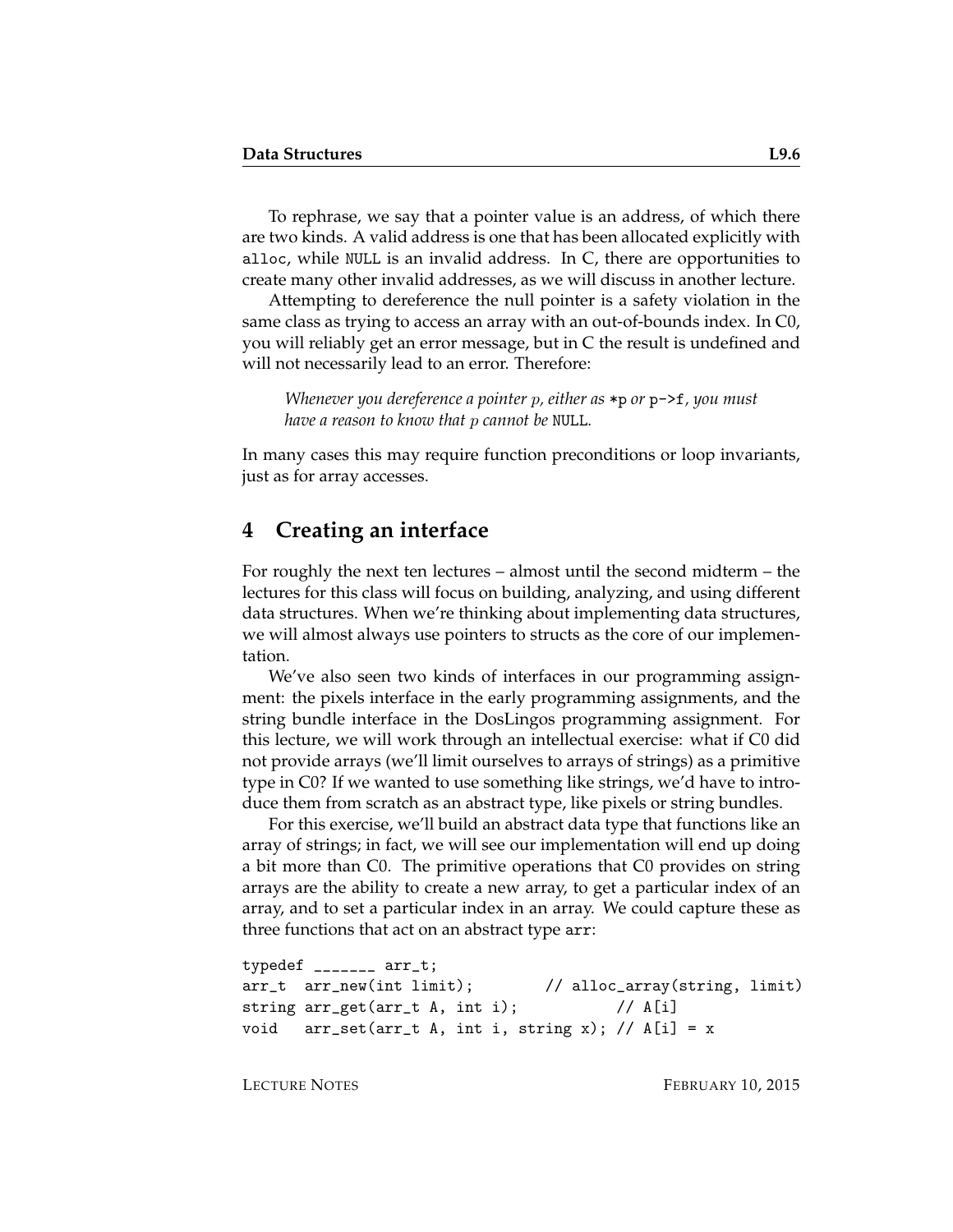But this is not a complete picture! An interface needs to also capture the preconditions necessary for using that abstract type *safely*. For instance, we know that safety of array access requires that we only create non-negativelength arrays and we never try to access a negative element of an array:

```
arr_t arr_new(int limit) /*@requires limit >= 0 @*/ ;
string arr_get(arr_t A, int i) /*@requires 0 <= i; @*/ ;
```
This still isn't enough: our contracts need to ensure an upper bound so that we don't access the element at index 100 of a length-12 array. We don't have the primitive \length() method, as those are a primitive for C0 arrays, not our new arr type. So we need an additional function in our interface to get the length, and we'll use that in our contracts.

```
int arr_len(arr_t A);
string arr_get(arr_t A, int i)
  /*@requires 0 \leq i && i \leq \arcsin(1); @*/;
```
It's important to emphasize what just happened. Because we want the type arr\_t to be *abstract*, we can't use \length in a contract: we can only use \length for arrays. Because we have to be able to write a contract that explains how to use the data type safely, we need to extend our interface with a new function arr\_len. But because this function is in the interface, the client can access to the length of the array – something that can't be done, for C0 arrays, outside of a contract! So we *do* know something about arr\_t now: it can't just be string[], because if it was there would be now way to implement arr\_len.

For this reason, we're going to say that arr\_t is not an unknown type but that it is an unknown *pointer* type. The commented typedef below shows how we indicate this:

```
// typedef _{---} * arr_t;
int arr_len(arr_t A)
  /*@requires A != NULL; @*/;
arr_t arr_new(int limit)
  /*@requires 0 <= limit; @*/
  /*@ensures \result != NULL; @*/
  /*Qensures arr_length(\result) == limit; @*/;
```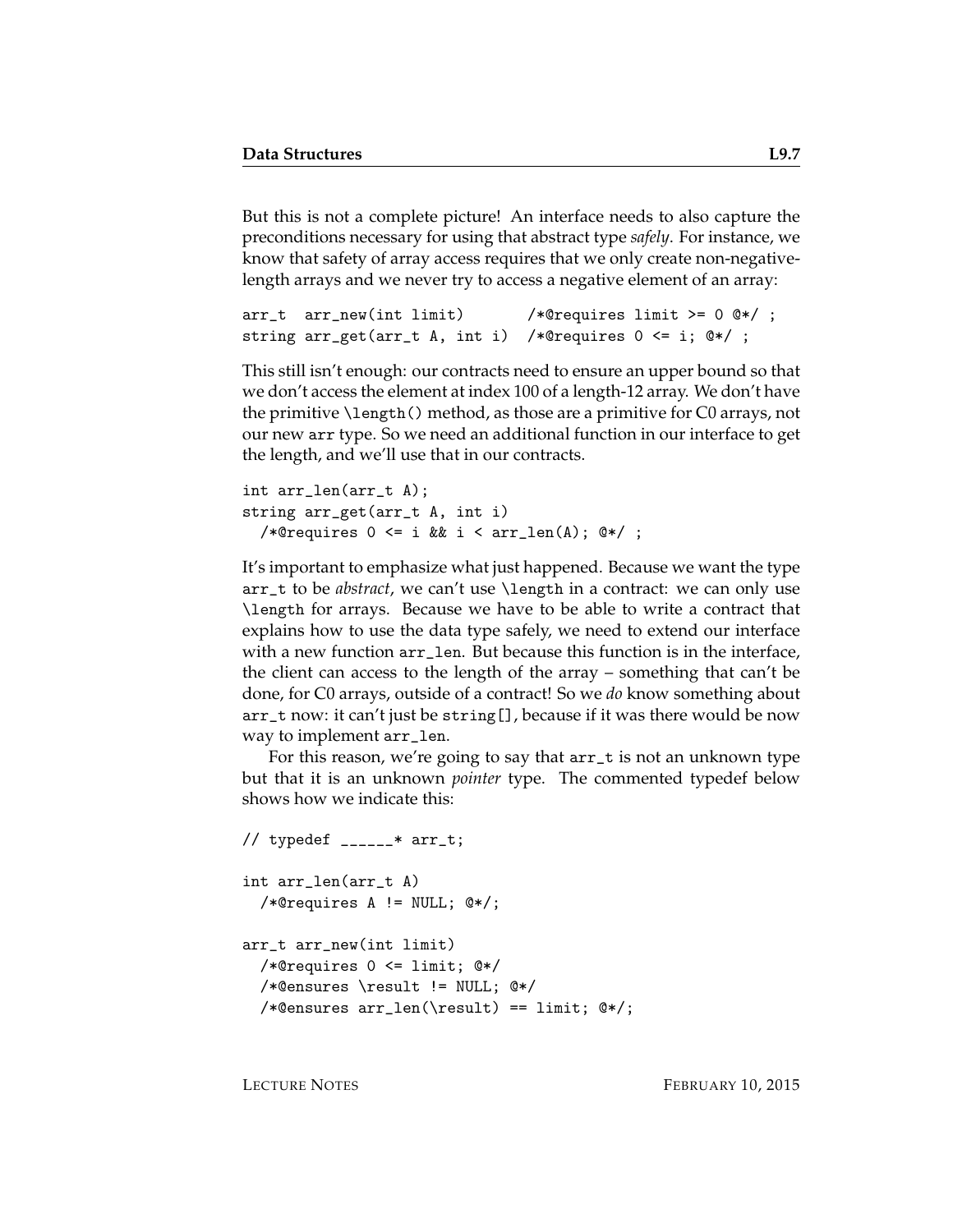```
string arr_get(arr_t A, int i)
  /*@requires A != NULL; @*/
  /*@requires 0 \leq i && i < arr_len(A); @*/;
void arr_set(arr_t A, int i, string x)
  /*@requires A != NULL; @*/
  /*@requires 0 \leq i && i < arr_len(A); @*/;
```
Admitting that arr\_t is a pointer also means that we have to add a lot of NULL checks to the interface – as the client of the arr\_t type, we know that arr\_t is either a valid pointer to the array data structure, or else it is NULL.

## **5 The Library Perspective**

When we implement the library for  $arr_t$ , we will declare the  $arr_t$  type to be a pointer to a struct arr\_header, which has a limit field to hold the length and a data field to hold the actual array.

```
typedef struct arr_header arr;
struct arr_header {
  int limit;
  string[] data;
};
```
Inside the library implementation, we'll use arr\* instead of arr\_t to emphasize that we're manipulating a pointer structure. Using this knowledge, we can begin to implement the array interface from the library side, though we immediately run into safety issues.

```
int arr_len(arr* A)
//@requires A != NULL;
{
  return A->limit;
}
string arr_get(arr* A, int i)
//@requires A != NULL;
//@requires 0 \leq i & i \leq \arctan(A);
{
 return A->data[i];
}
```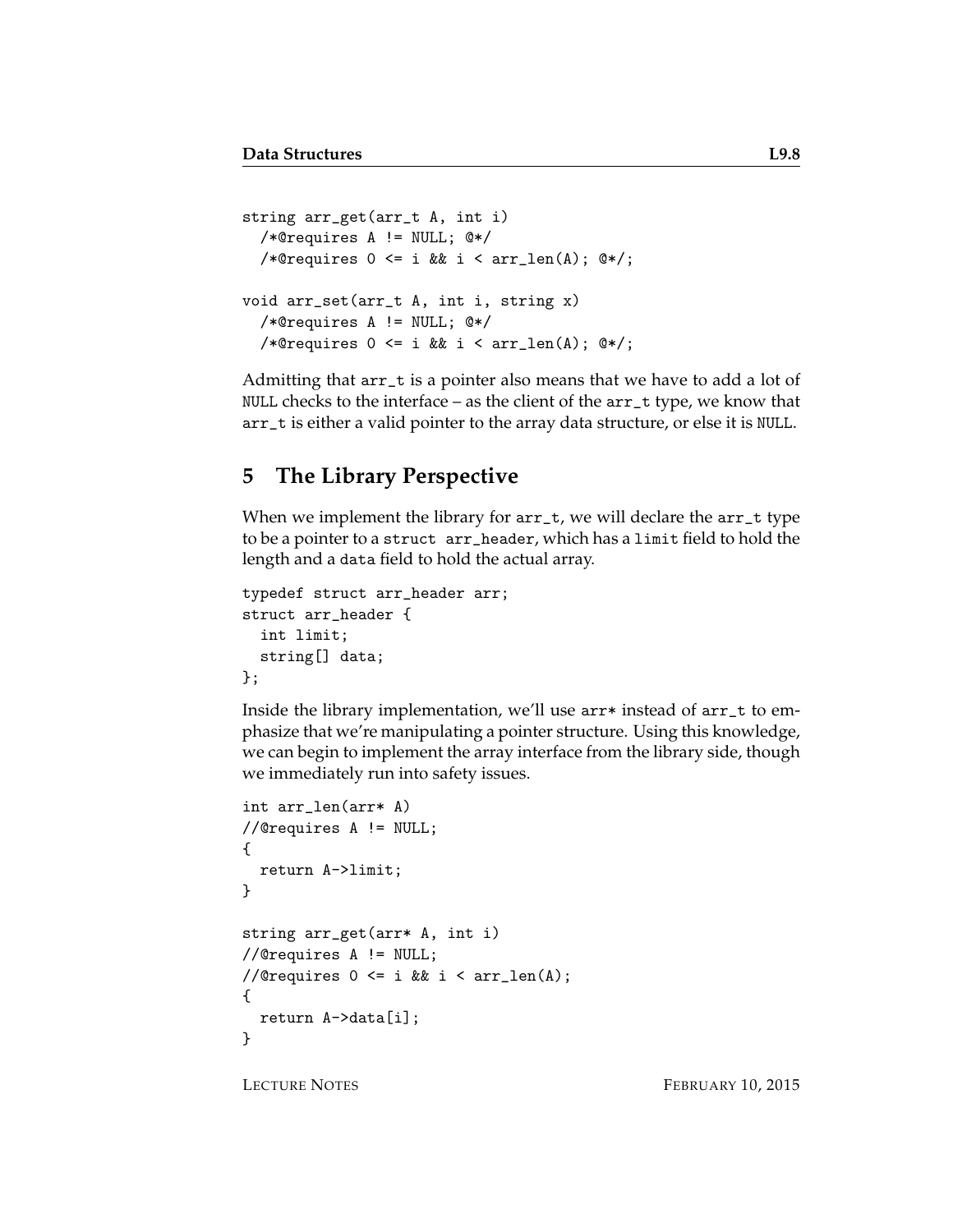In both cases, the  $A$  ! = NULL precondition allows us to say that the  $A$ ->limit and A->data dereferences are safe. But how do we know A->data[i] is not an out-of-bounds array access? We don't – the second precondition of arr\_get just tells us that i is nonnegative and less than whatever arr\_len returns!

If we want to use the knowledge that arr\_len(A) returns the length of A->data, then we'd need to add \result == \length(A->data) as a postcondition of arr\_len. . .

... and we can only prove that postcondition true if we add the precondition  $A \rightarrow \text{length}(A \rightarrow \text{data})$  to  $\text{arr\_len} \dots$ 

. . . and if we do that, it changes the safety requirements for the call to arr\_len in the preconditions of arr\_get, so we also have to add the precondition  $A \rightarrow I$ imit == \length( $A \rightarrow A$ ata) to arr\_get.

The user, remember, didn't need to know anything about this, because they were ignorant about the internal implementation details of the arr type. As long as the user respects the interface, only creating arrs with arr\_new and only manipulating them with arr\_len, arr\_get, and arr\_set, they should be able to expect that the contracts on the interface are sufficient to ensure safety. But we don't have this luxury from the library perspective: all the functions in the library's implementation are going to depend on all the parts of the data structure making sense with respect to all the other parts. We'll capture this notion in a new kind of invariant, a *data structure invariant*.

#### **6 Data Structure Invariants**

We can apply operational reasoning as library designers to say that, as long as the limit field of an arr is set correctly by arr\_new, it must remain correct throughout all calls to arr\_get and arr\_set. But, as with operational reasoning about loops, this is an error-prone way of thinking about our data structures. Our solution in this case will be to capture what we know about the well-formedness of an array in an invariant; we expect that any arr being handled by the user will satisfy this data structure invariant.

The invariants of arrays are pretty simple: a arr is well-formed if it is a non-NULL pointer to a struct where \length(AH->data) == AH->limit. If we try to turn this into a mathematical statement, we get is\_arr: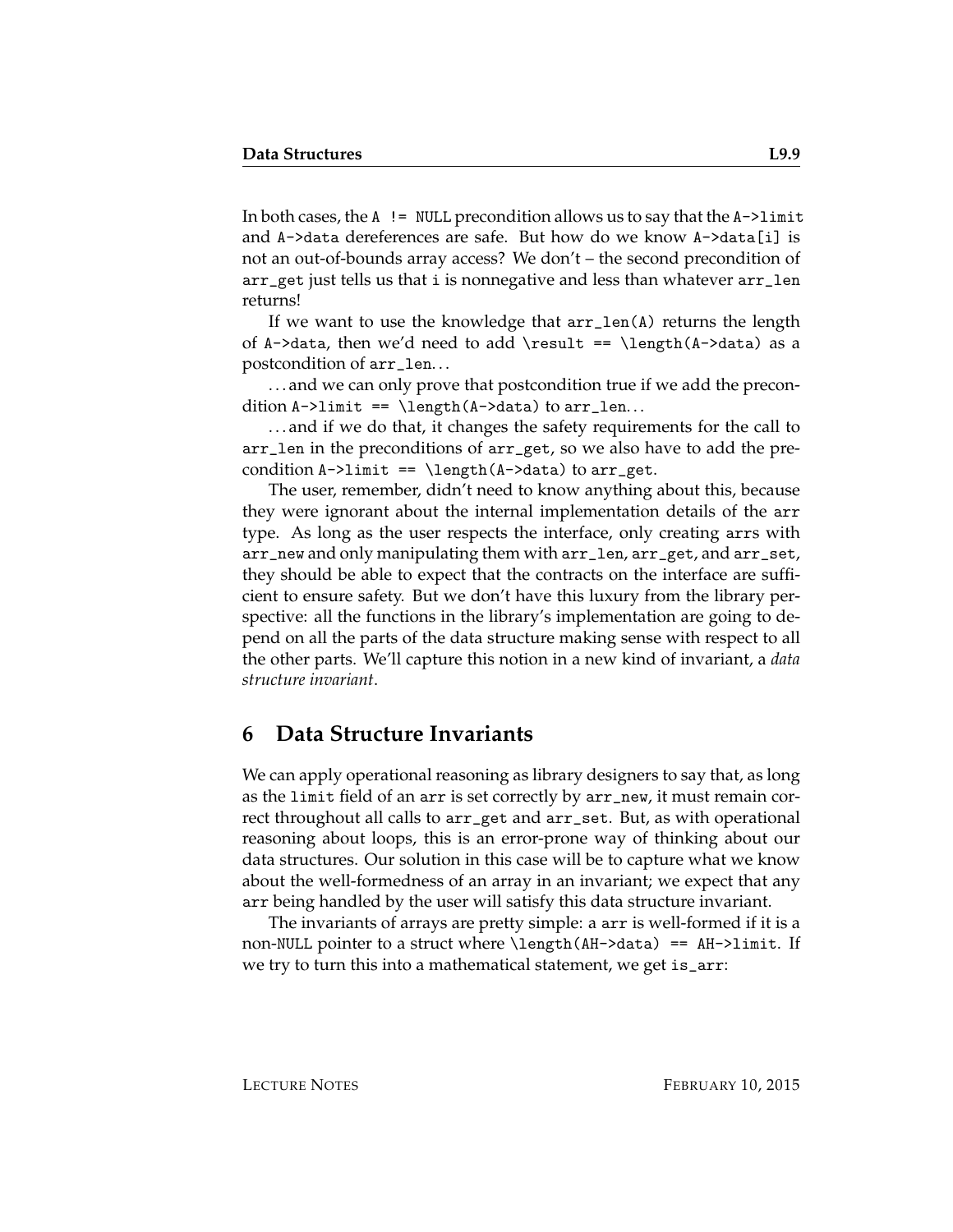```
bool is_arr(struct arr_header* AH) {
 return AH != NULL
    && is_arr_expected_length(AH->data, AH->limit);
}
```
While we would like is\_arr\_expected\_length to be a function that returns true when the given array has the expected length and false otherwise, the restriction of length-checking to contracts makes this impossible to write in C0. In this one case, we'll allow ourselves to write a data structure invariant that might raise an assertion error instead of returning false:

```
bool is_arr_expected_length(string[] A, int length) {
  //@assert \length(A) == length;
  return true;
}
```
Whenever possible, however, we prefer data structure invariants that return true or false to data structures that raise assertion failures.

The data structure invariant, then, implies the postcondition of arr\_len, and so the function arr\_get will require the data structure invariant to hold as well, satisfying the precondition of arr\_len.

```
int arr_len(arr* A)
//@requires is_arr(A);
//@ensures \result == \length(A->data);
{
  return A->limit;
}
string arr_get(arr* A, int i)
//@requires is_arr(A);
//@requires 0 \leq i & i \leq arr\_len(A);
{
  return A->data[i];
}
```